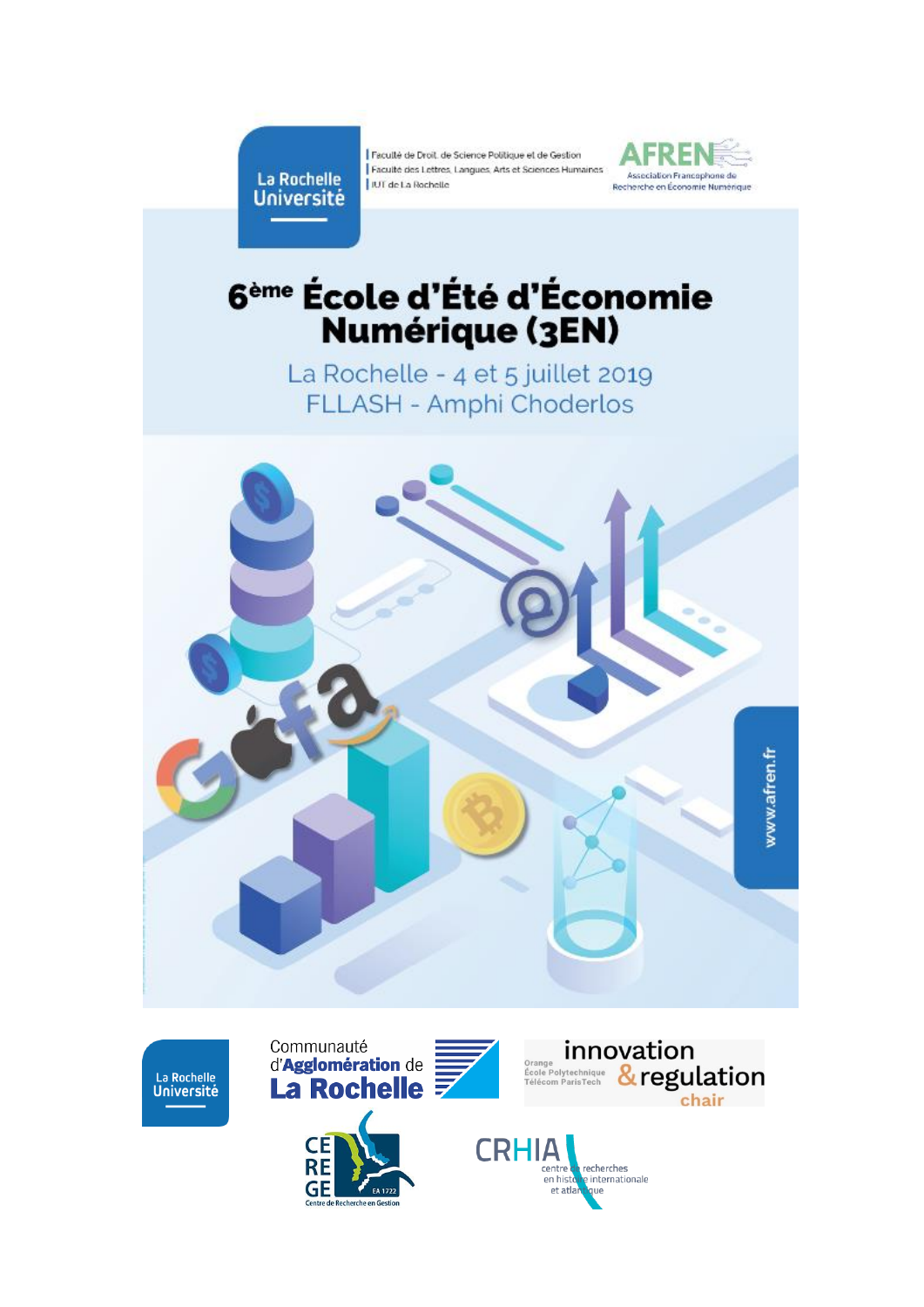### **PRELIMINARY PROGRAM**

# **July 4th, 2019**

#### **Welcome coffee 8h30-9h Hall FLLASH 1**

**Session A: Concentration vs. Competition & Regulation in Digital Markets 9h-10h30**

 **Chair: Thierry Penard**

- **Marc Bourreau, Bruno Jullien and Maxime Lefouili:** *Mergers and Demand-Enhancing Innovation*.
- **Jean-Marc Zogheib and Marc Bourreau:** *The Impact of Competition in Digital Markets*.
- **Cuong Hung Vuong and Edmond Baranes**: *QoS investment, vertical integration and regulation of the internet.*

**Coffee break 15'**

#### **Session B: Digitalization 10h45-12h15 Chair: Dominique Torre**

- **Sauveur Giannoni, Malgorzata Ogonowska and Dominique Torre:** *Peer-to-peer property rentals, housing, and hospitality markets: general setting and perspectives from Paris*.
- **Jimmy Merlet and Thierry Penard** : *RSE et transformation numérique des entreprises artisanales : une étude sur données d'enquête.*
- **Ambre Nicolle, Marc Ivaldi, Frank Verboven and Jiekai Zhang**: *Music Consumption in Digital Era.*

#### **Lunch 12h15-13h30 Hall FLLASH 2**

#### **Award ceremony for the best PhD thesis in digital economics 13h30-13h45**

**Keynote session by Luis Aguiar** (European Commission - Joint Research Center - Digital Economy Unit) **13h45-15h** - *Platform Power in the Digital Economy: Evidence from Spotify*

#### **Session C**: **Platforms 15h-16h30 Chair: Marc Bourreau**

- **Axel Gautier:** *Competition between integrated incumbents and platforms.*
- **Leonardo Madio and Martin Quinn**: *User-generated Content, Strategic Moderation, and Advertising.*
- **Théo Marquis:** *The Work/Leisure Trade-off in Online Labor Markets: The case of Amazon Mechanical Turk.*

#### **Coffee break 15'**

**Session D1 parallel**: **Digital Innovation, E-Security and E-Payment 16h45-18h15**

 **Chair: Maya Bacache** 

- **Arrah-Marie Jo**: Software vulnerability disclosure and security investment.
- **Dominique Torre and Qing Xu:** Digital payment in China: emergence, adoption and competition among applications**.**
- **Sothearath Seang and Amel Attour**: *Business model innovation through blockchain: an exploratory research of ride-sharing platforms' value sources.*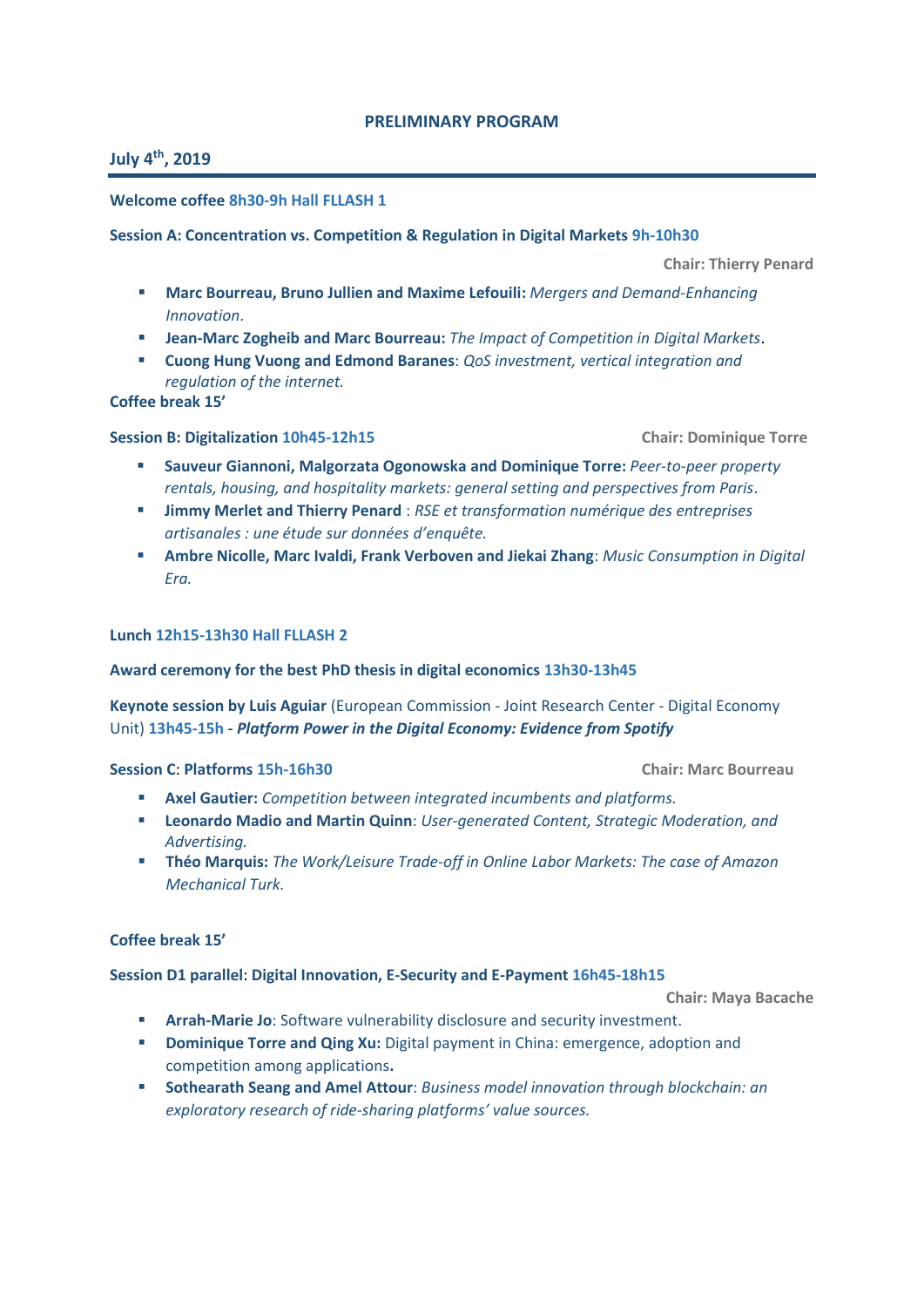#### **Session D2 parallel: Funding 16h45-18h15 Salle E204 Chair: Francois Moreau**

- **Eric Darmon and Thomas Letexier**: *Project Filtering in Crowdfunding platforms.*
- **Inna Lyubareva, Laurent Brisson and Cécile Bothorel**: *Crowdfunding platform and development of online communities: empirical analysis of Ulule.*
- **Jordana Viotto Da Cruz**: *Entrepreneurial Finance and Digital Platforms: Evidence from Initial Coin Offerings.*

#### **Conference dinner**

# **July 5th, 2019**

#### **Welcome Coffee 8h30-9h HALL FLLASH 1**

#### **Session E: Digital Uses 9h-10h30 Chair: Stéphanie Peltier**

- **Etienne Dagorn**, **David Masclet and Thierry Penard:** *How do parents and children's digital uses affect homework and tutoring? Some evidence from French survey data.*
- **Maude Hasbi and Antoine Dubus:** *Determinants of Mobile Broadband Use in Developing Economies: Evidence from Nigeria.*

 **Marianne Lumeau and François Moreau :** *Streaming and local content.* **Coffee break 15'**

#### **Session F1 : Media 10h45-12h15 Chair: Raphaël Suire**

- **Vincent Malardé and Ewen Gallic:** *Airbnb à Paris : quel impact sur l'industrie hôtelière?*
- **Fabrice Rochelandet and Christophe Cariou**: *La critique sous influence ? Sélection et évaluation des films par les médias en France.*
- **Blaise Boton, Sylvain Dejean, Marianne Lumeau and Stéphanie Peltier:** *Ideological segregation and online news consumption.*

#### **Lunch 12h15-13h45 HALL FLASH 2**

#### **General Meeting of AFREN 13h45-14h**

#### **Session H: Data & Privacy 14h-15h30 Chair: Fabrice Rochelandet**

- **Grazia Cecere, Vincent Lefrere, Catherine Tucker, Pai-Ling Yin and Fabrice Le Guel:** *Privacy and Children: What drives digital data protection for very young children?*
- **Enrick Arnaud-Joufray**: *Product differentiation with bundles of characteristics and multipurchasing*.
- **Antoine Dubus**, **David Bounie and Patrick Waelbroeck:** *Collecting and selling personal information: the two faces of data broker*.